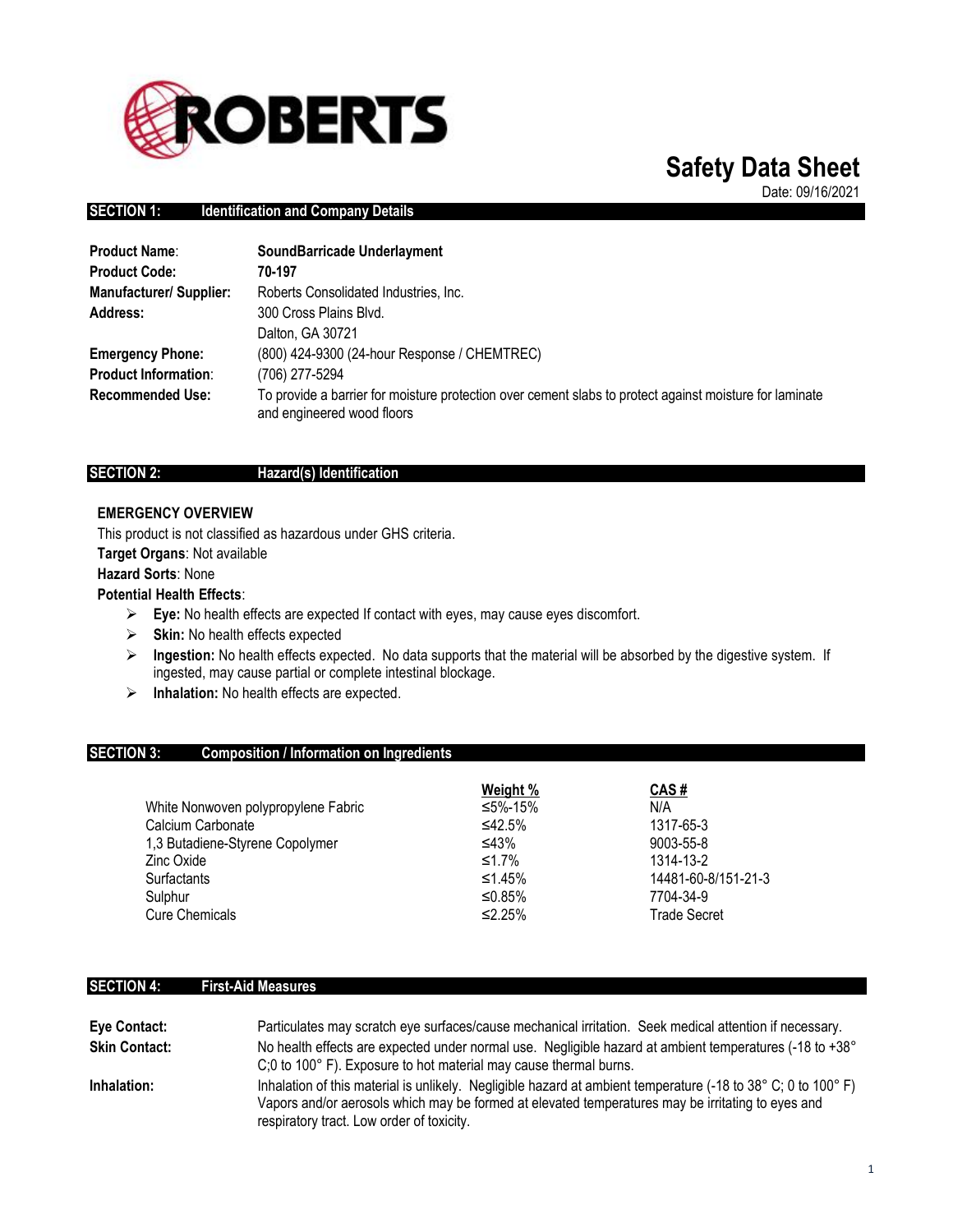### **SECTION 5: Fire-Fighting Measures**

This section provides recommendations for fighting a fire caused by the chemical. The required information consists of: **FLASHPOINT**: >400° F. **METHOD:** ASTM E136 NOTE: Estimated Minimum **FLAMMABLE LIMITS:** NOTE: Not applicable **AUTOIGNITION TEMPERATURE:** >400° F. NOTE: Estimated Minimum **GENERAL HAZARD:** Solid material, may burn at or above the flashpoint, and airborne dust may explode if ignited. Toxic gases will form upon combustion. Static Discharge, material can accumulate static charges which can cause an incendiary electrical discharge. FIRE FIGHTING: Use water spray to cool fire exposed surfaces, protect personnel, and extinguish the fire. Respiratory and eye protection required for firefighting personnel.

**HAZARDOUS COMBUSTION PRODUCTS:** Oxygen-lean conditions may produce carbon monoxide and irritating smoke.

#### **SECTION 6: Accidental Release Measures**

**General Information:** Use proper personal protective equipment as indicated in Section 8. **Spills/Leak:** Collect up, then place into suitable container for disposal. Keep away from heat or flame.

#### **SECTION 7: Handling and Storage**

**Handling Precautions**: Use with appropriate ventilation. Avoid generating fiber, avoid inhaling fiber. **Storage:** Store in a cool, dry area away from heat or flame. Keep away from incompatible substances.

#### **SECTION 8: Exposure Control / Personal Protection**

#### **Exposure Limit:**

**Composition:** PE (reference: PNOS)

- TLV-TWA 10mg/m3 (ACGIH, inhalable fraction) 3mg/m3 (ACGIH, respirable fraction)
- PEL-TWA 15 mg/m3 (OSHA, total dust) 5mg/m3 (OSHA, respirable fraction).

**Monitoring Methods:** No information found

**Engineering Controls**: Use adequate ventilation to keep airborne concentrations below the permissible exposure limits. Facilities storing or utilizing this material should be equipped with an eyewash facility and a safety shower.

#### **Personal Protective Equipment**:

- **Eyes:** No special requirement. It is recommended to wear chemical googles
- **Skin:** No special requirement. Wear appropriate gloves if necessary.
- **Clothing:** No special requirement. Wear appropriate working clothing to prevent skin exposure.
- **Respirators:** No special requirement.

#### **SECTION 9: Physical and Chemical Properties**

| <b>Physical State:</b>         | Cellular foam atop fabric |
|--------------------------------|---------------------------|
| Odor:                          | Odorless                  |
| pH:                            | N/A                       |
| <b>Molecular Formula:</b>      | N/A                       |
| <b>Molecular Weight:</b>       | N/A                       |
| <b>Viscosity:</b>              | N/A                       |
| <b>Boiling Point:</b>          | N/A                       |
| <b>Freezing/Melting Point:</b> | N/A                       |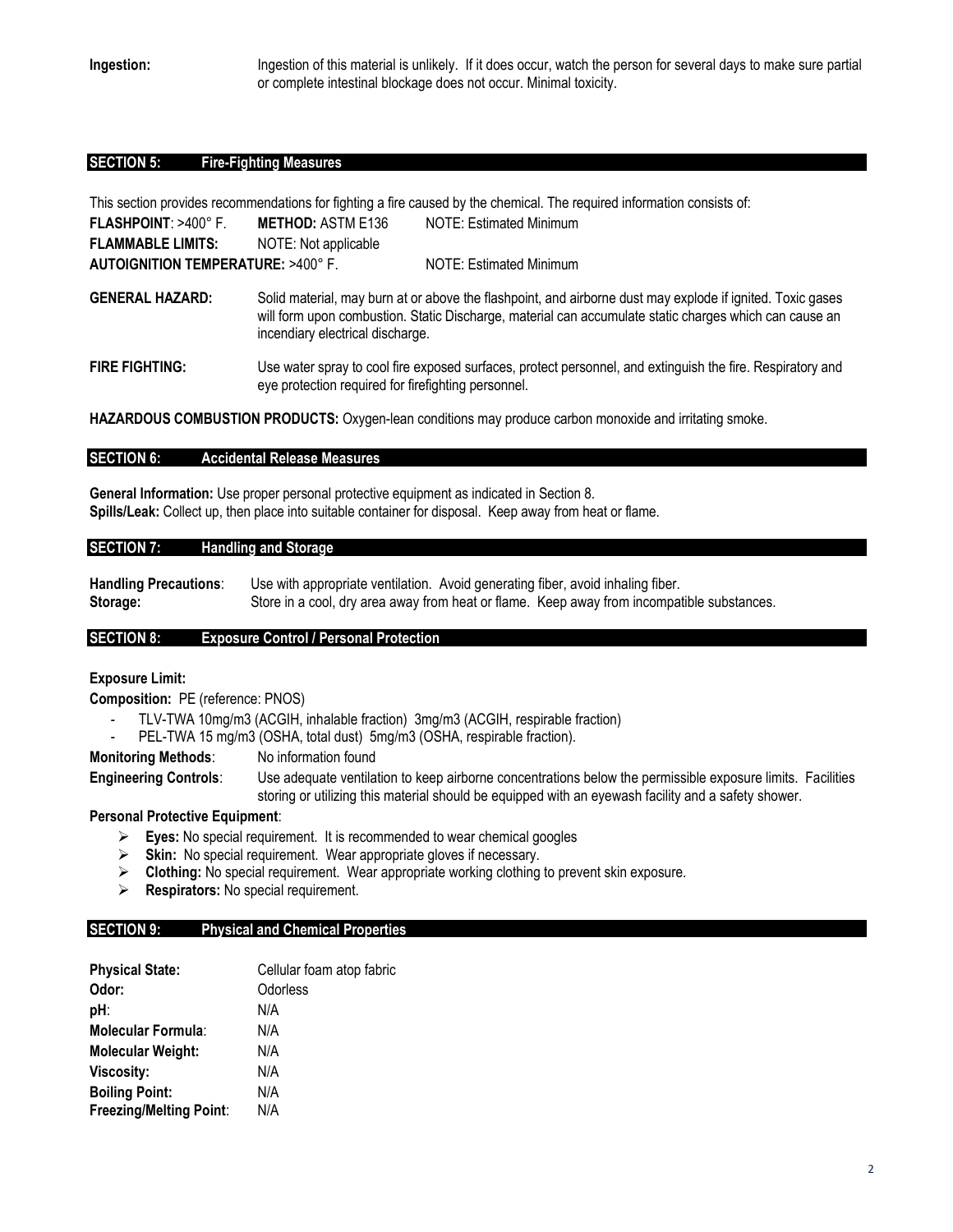**Decomposition Temperature:** N/A **Specific Gravity/Density**: N/A **Ignition Temperature:** N/A **Solubility:** Insoluble in water

# **SECTION 10: Stability and Reactivity**

**Chemical Stability:** Stable under normal conditions. **Conditions to Avoid:** Excessive heat, any source of ignition. **Incompatibilities with Other Materials:** Strong oxidizing agents, caustic materials **Hazardous Decomposition Products:** CO, CO2, fume in combustion **Hazardous Polymerization:** Will not occur

#### **SECTION 11: Toxicological Information**

**Toxicological Information:**

**Composition:** PE

- LD50 : >2000 mg/kg (oral, rat) LC50 : 12 g/m3/30min (inhalation, mouse) **Carcinogenicity:** Not listed by ACGIH, IARC, NTP, or CA Prop 65 **Sensitization Rate**: Not Available **Teratogenicity**: Not Available

#### **SECTION 12: Ecological Information**

**Ecological Toxicity:** Not Available **Ecological Degradation:** Not Available **Abiology Degradation:** Not Available

## **SECTION 13: Disposal Considerations**

Chemical waste generators must determine whether a discarded chemical is classified as a hazardous waste. Additionally, waste generators must consult state and local hazardous waste regulations to ensure complete and accurate classification.

**RCRA P-Series**: None Listed **RCRA U-Series**: None Listed

#### **SECTION 14: Transport Information**

**Not regulated as a hazardous material for transportation. (D.O.T; TDG; IMDG; IATA DRG) UN:** N/A **Classification**: N/A **Packaging Sign**: N/A **Shipping Name**: N/A **Packaging Category**: N/A **Packaging Method**: N/A **Shipping Notice**: N/A

#### **SECTION 15: Regulatory Information**

| <b>Regulatory Information:</b> | Reference to the local, national, and EU/international regulations |
|--------------------------------|--------------------------------------------------------------------|
| TSCA:                          | None of the chemicals in this product are listed or exempt         |
| DSL:                           | None of the chemicals in this product are listed or exempt         |
| <b>OSHA:</b>                   | None of the chemicals in this product are listed or exempt         |
| California Prop 65:            | None of the chemicals in this product are listed or exempt         |